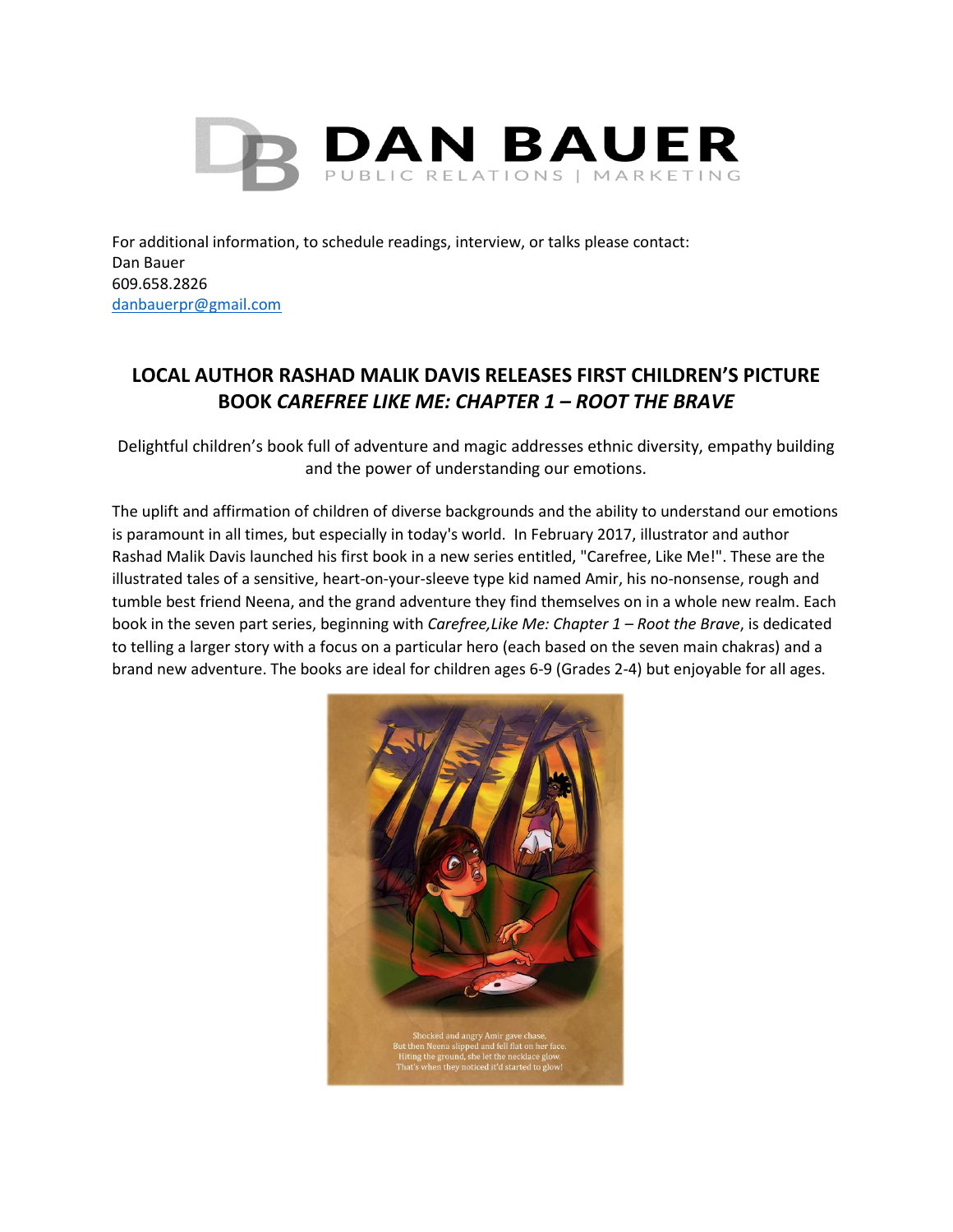In the series, the two friends have exhausted all their options for fun. Amir runs home to his dad, a master storyteller, who offers him a magical amulet for an adventure he won't forget. While playing with their newfound object, the magically charged amulet suddenly sucks them into an unknown world where they are faced with a predicament: Where are we, and what do we do now?



While there, the friends encounter seven unlikely heroes in an abrupt journey to this new realm. These fun and wacky heroes are out of balance and need the balanced energy of the friends to set their world back in order. The heroes are representatives of the seven main chakras, each with their own set of challenges. (Chakras are points on the body that represent different emotional and spiritual states of being, and *Chapter 1: Root the Brave* addresses the Root Chakra - the concept of dealing with our fears.)

What lies at the heart of this series is the concept of emotional literacy in children, especially boys, and particularly for boys of color. "We live with our emotions every day, and yet we are shamed or at worst harassed for expressing and living them fully," states Davis.

Davis' guiding vision is "to create a magical world, where even if it's just between these pages, expressing one's emotions in a healthy way is something that's normal and celebrated.*"*

Bright and colorful child-friendly illustrations assist children in understanding the power and value of our emotions while drawing children and adults alike in to an adventure that they will never forget.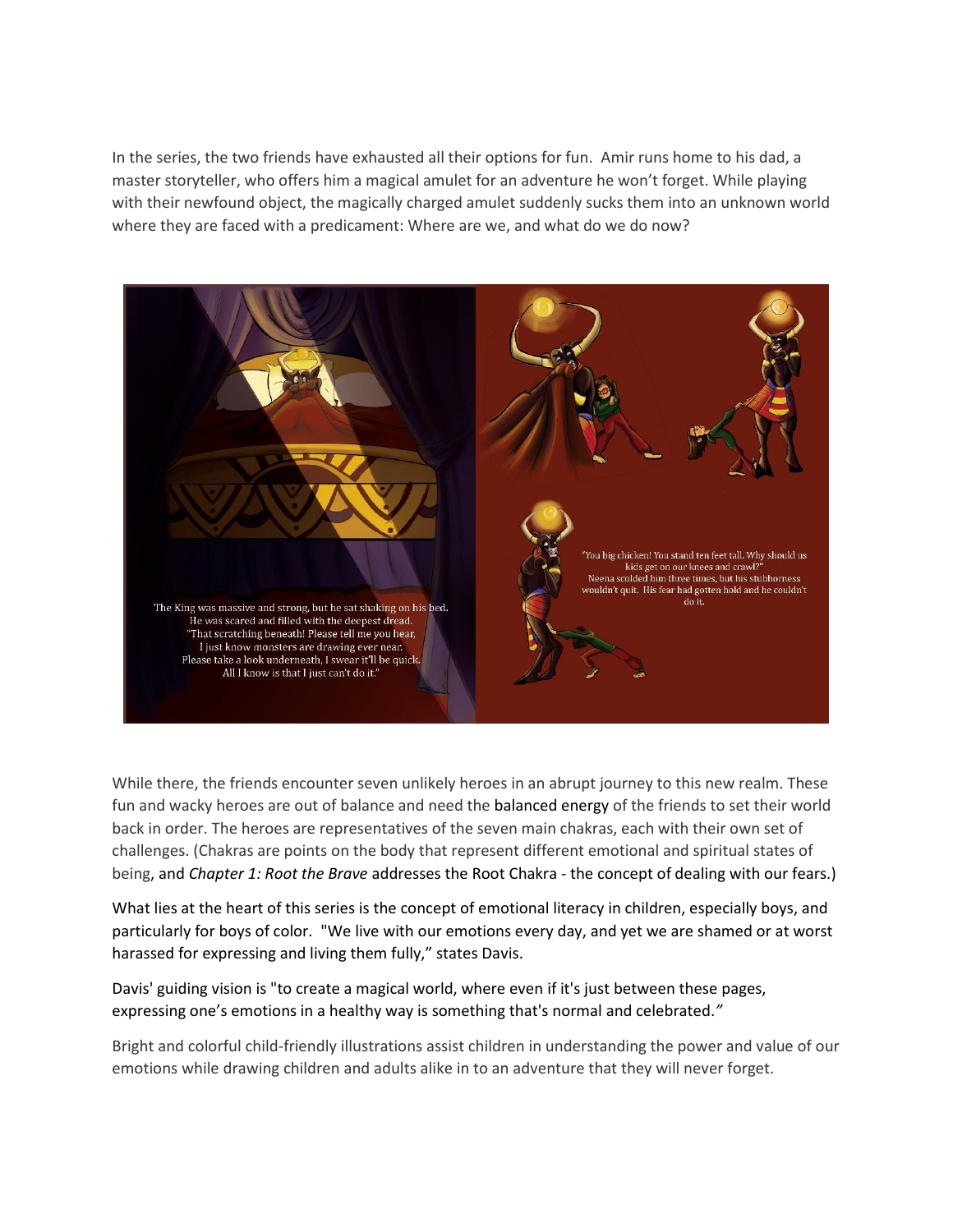

## *Carefree, Like Me! Chapter 1: Root the Brave* **Written & Illustrated by: Rashad Malik Davis**

US: \$14.95 CAN: \$16.95 Format: Hard Cover - 8.5 x 11 30pp ISBN: 978-1-68401-098-1 Published by Mascot Books

*Carefree, Like Me!* is registered with the American Wholesale Book Company, Baker & Taylor, Follett Library Resources, and Ingram, and available online with the following retailers:



## **ABOUT THE AUTHOR**